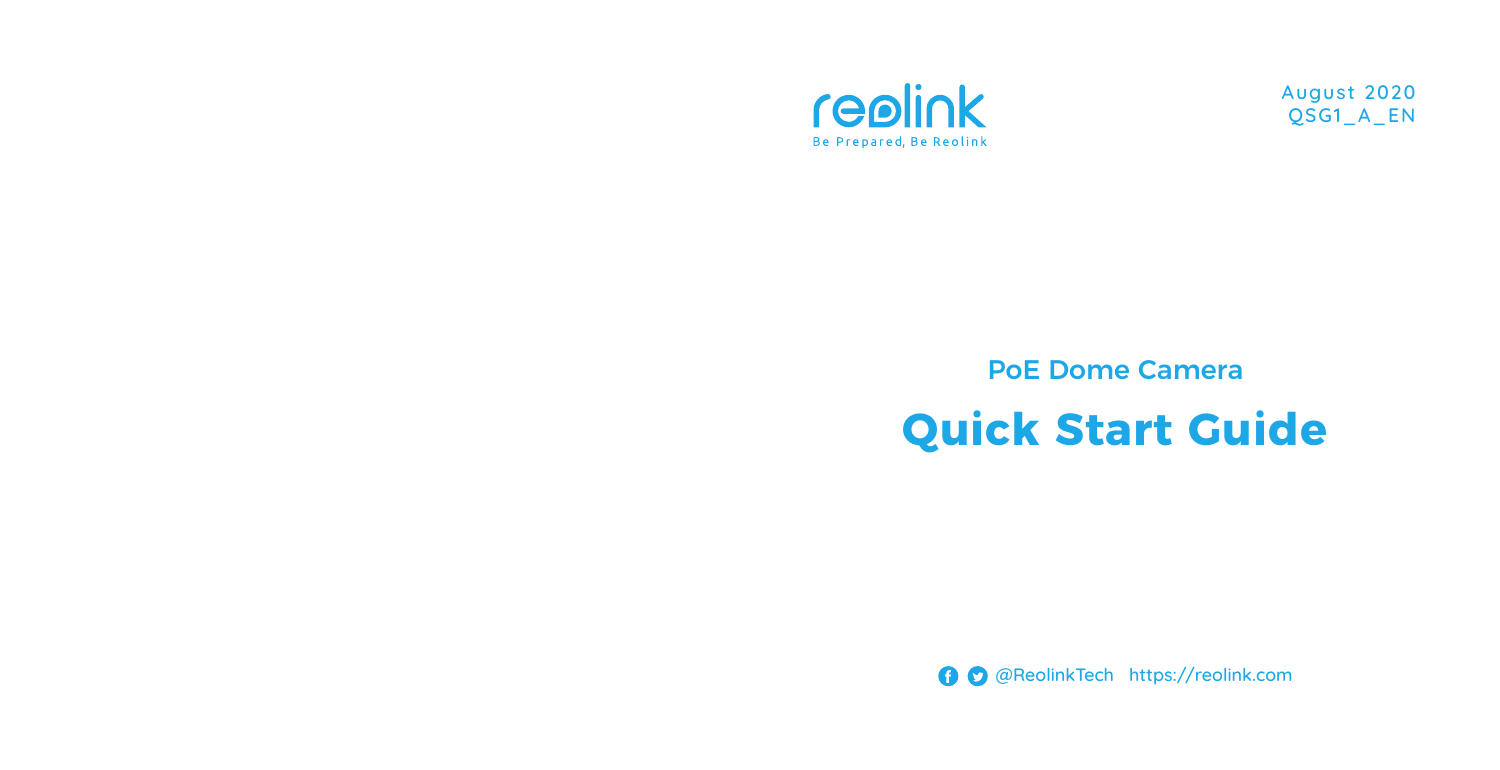| What's in the Box                                                                                      |    |
|--------------------------------------------------------------------------------------------------------|----|
| Camera Introduction                                                                                    |    |
| $\ldots \ldots \ldots \ldots \ldots \ldots \ldots \ldots \ldots \ldots 5$<br>Camera Connection Diagram |    |
| Set up the Camera                                                                                      | 6  |
| Mount the Camera                                                                                       |    |
| Troubleshooting                                                                                        | 11 |
| Specifications                                                                                         | 12 |
| Notification of Compliance                                                                             | 13 |

### **Contents What's in the Box**





Ethernet Cable



Hole Template



Pack of Screws

NOTE: Camera and accessories vary with different camera models that you purchase.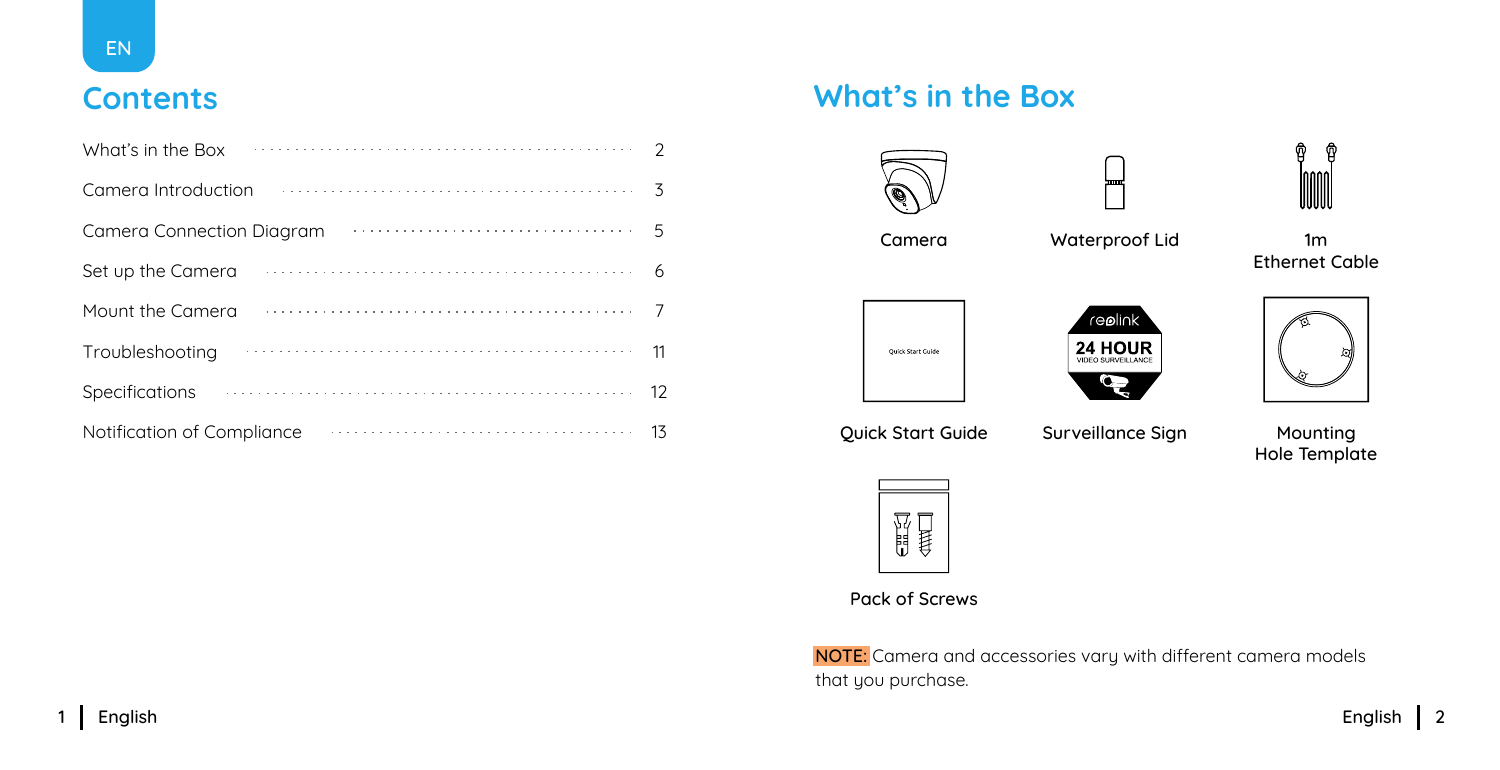### **Camera Introduction**



### **Camera Connection Diagram**

Before using the camera, please connect your camera as instructed below to finish initial setup.

1. Connect the camera to a PoE injector with an Ethernet cable.

2. Connect the PoE injector to your router, and then power on the PoE injector.



\*You may also connect the camera to a PoE switch or Reolink PoE NVR.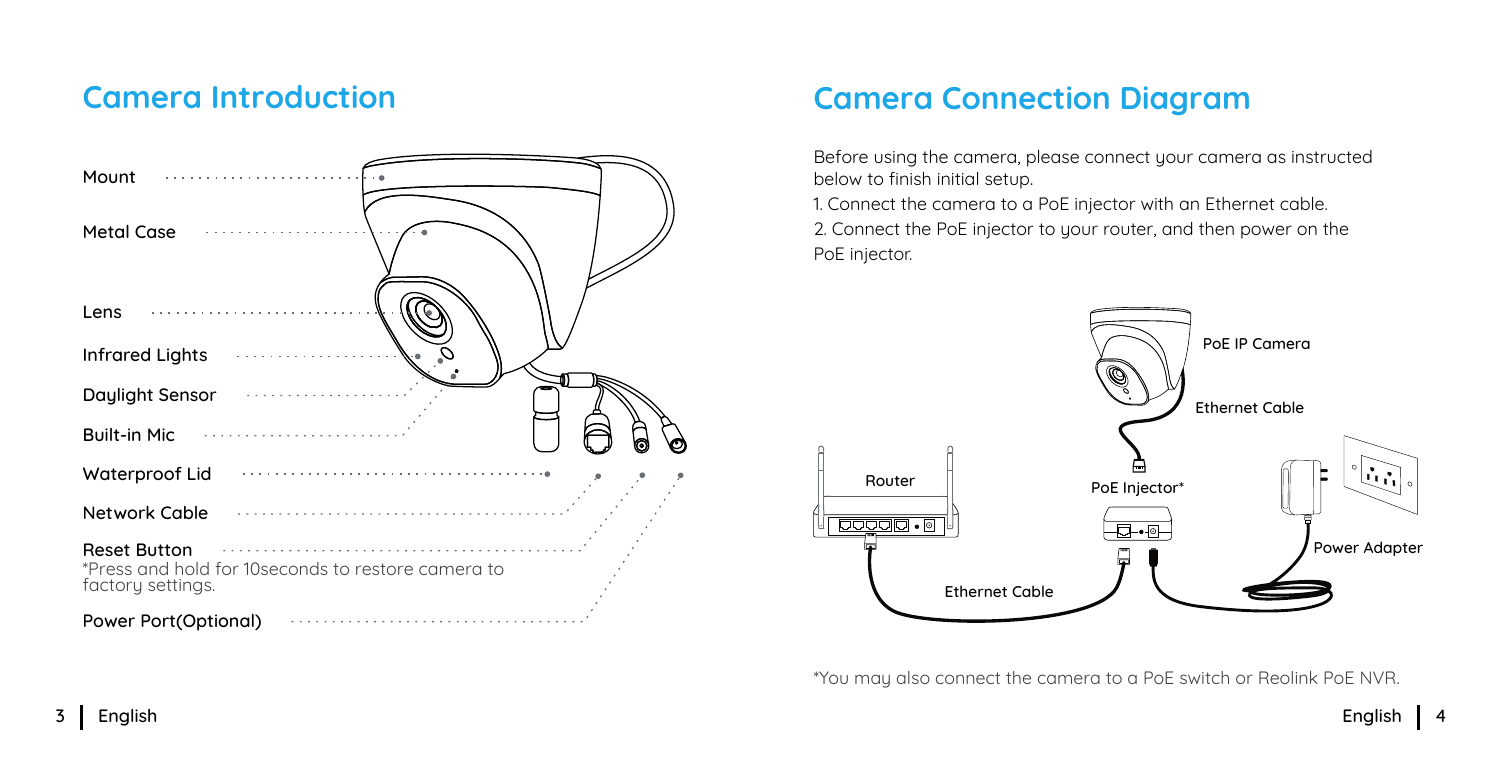NOTE: The camera should be powered with a 12V DC adapter or a PoE powering device such as PoE injector, PoE switch or Reolink NVR (not included in the package).

### **Set up the Camera**

Download and Launch the Reolink App or Client software, and follow the onscreen instructions to finish initial setup.

#### • On Smartphone

Scan to download the Reolink App.



### • On PC

Download path of the Reolink Client: Go to https://reolink.com > Support > App & Client.

NOTE: If you are connecting the camera to a Reolink PoE NVR. please set up the camera via the NVR interface.

### **Mount the Camera**

### **Installation Tips**

- Do not face the camera towards any light sources.
- Do not point the camera towards a glass window. Or, it may result in poor image performance because of the window glare by infrared LEDs, ambient lights or status lights.
- Do not place the camera in a shaded area and point it towards a well-lit area. Or, it may result in poor image performance. For better image quality, please make sure that the lighting condition for both the camera and the capture object is the same.
- For better image quality, it's recommended to clean the lens with a soft cloth from time to time.
- Make sure the power ports are not exposed to water or moisture or blocked by dirt or other elements.
- The camera comes with waterproof design so it can work properly under conditions like rain and snow. However, it doesn't mean the camera can work underwater.
- Do not install the camera at places where rain and snow may hit the lens directly.
- The camera may work in extreme cold conditions as low as -25°C. Because when it is powered on, the camera will produce heat. You may power on the camera indoors for a few minutes before installing it outdoors.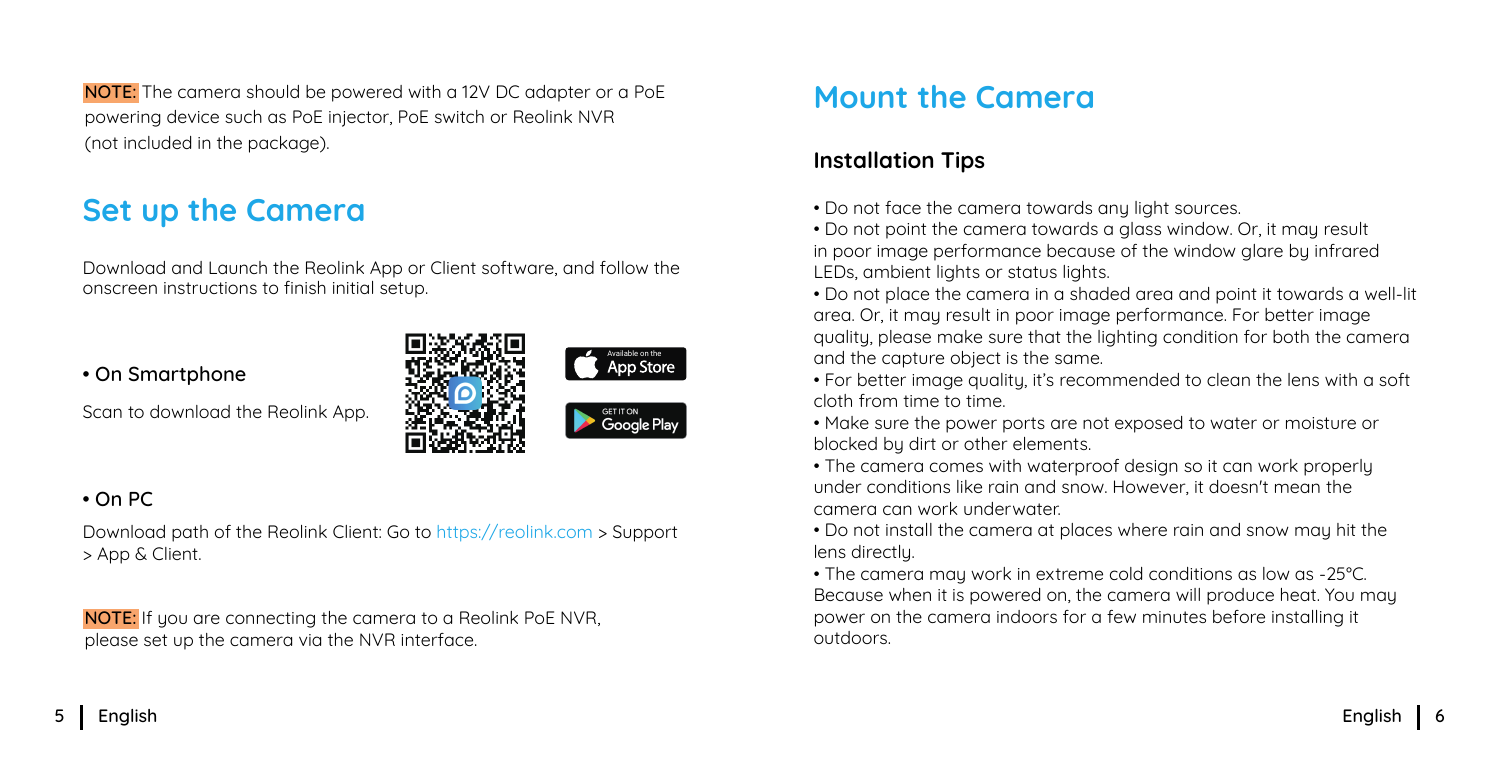**2**

Drill holes according to the mounting hole template and screw the mounting plate to the mounting holes on the ceiling.

To separate mounting plate from the dome camera, hold and press on the camera top and turn anticlockwise.

NOTE: Use the drywall anchors included in the package if needed. Mount the camera to the mounting plate and turn the camera clockwise to lock it tightly. If the camera is not locked properly, the camera may fall when you turn it anticlockwise to adjust the surveillance angle.

NOTE: Run the cable through the cable notch on the mount base.

Once the camera is installed, you may rotate the camera body manually to adjust the camera's surveillance angle.

**3**

**4**

**2**

**1**





å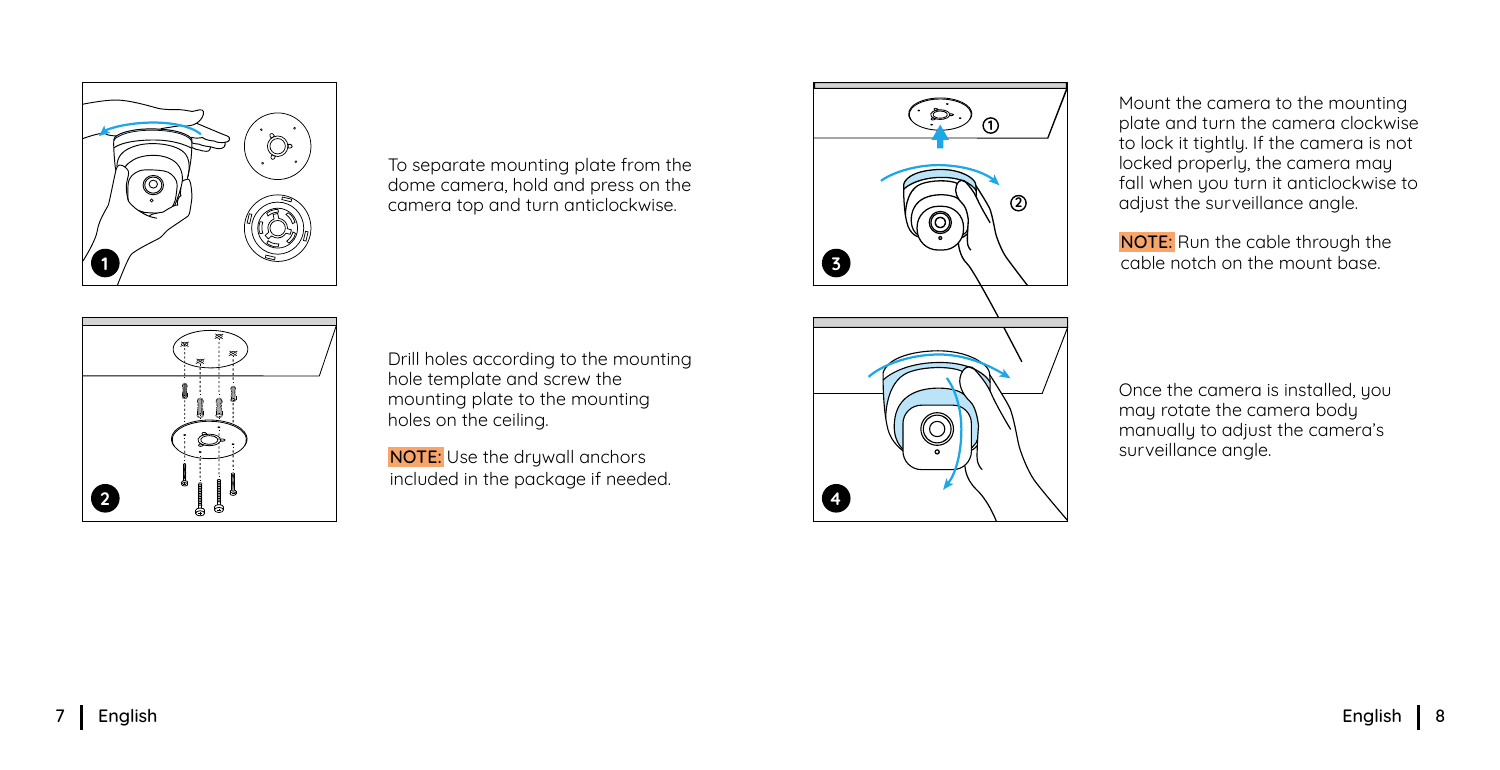### **Troubleshooting**

### **Camera Is Not Powering on**

If your camera is not powering on, please try the following solutions:

• Make sure your camera is powered on properly. The PoE camera should be powered by a PoE switch/injector, a Reolink NVR or a 12V power adapter.

• If the camera is connected to a PoE device as listed above, connect the camera to another PoE port and see if the camera will power on.

• Try again with another Ethernet cable.

If these won't work, contact Reolink Support https://support.reolink.com/.

### **Infrared LEDs Stop Working**

If the Infrared LEDs on your camera stop working, please try the following solutions:

- Enable infrared lights on Device Settings page via Reolink App/Client.
- Check if the Day/Night mode is enabled and set up auto infrared lights at night on Live View page via Reolink App/Client.
- Uparade the firmware of your camera to the latest version.
- Restore the camera to factory settings and check out the infrared light settings again.

If these won't work, contact Reolink Support https://support.reolink.com/.

### **Failed to Upgrade Firmware**

If you cannot upgrade firmware for the camera, try the following solutions:

- Check out the current camera firmware and see if it is the latest one.
- Make sure that you download the correct firmware from Download **Center**
- Make sure that your PC is working on a stable network.

If these won't work, contact Reolink Support https://support.reolink.com/.

### **Specifications**

#### Hardware Features

Night Vision: 30 meters (100ft) Day/Night Mode: Auto switchover

#### General

Operating Temperature: -10°C to 55°C (14°F to 131°F) Operating Humidity: 10%-90% Ingress Protection: IP66 For more specifications, visit https://reolink.com/.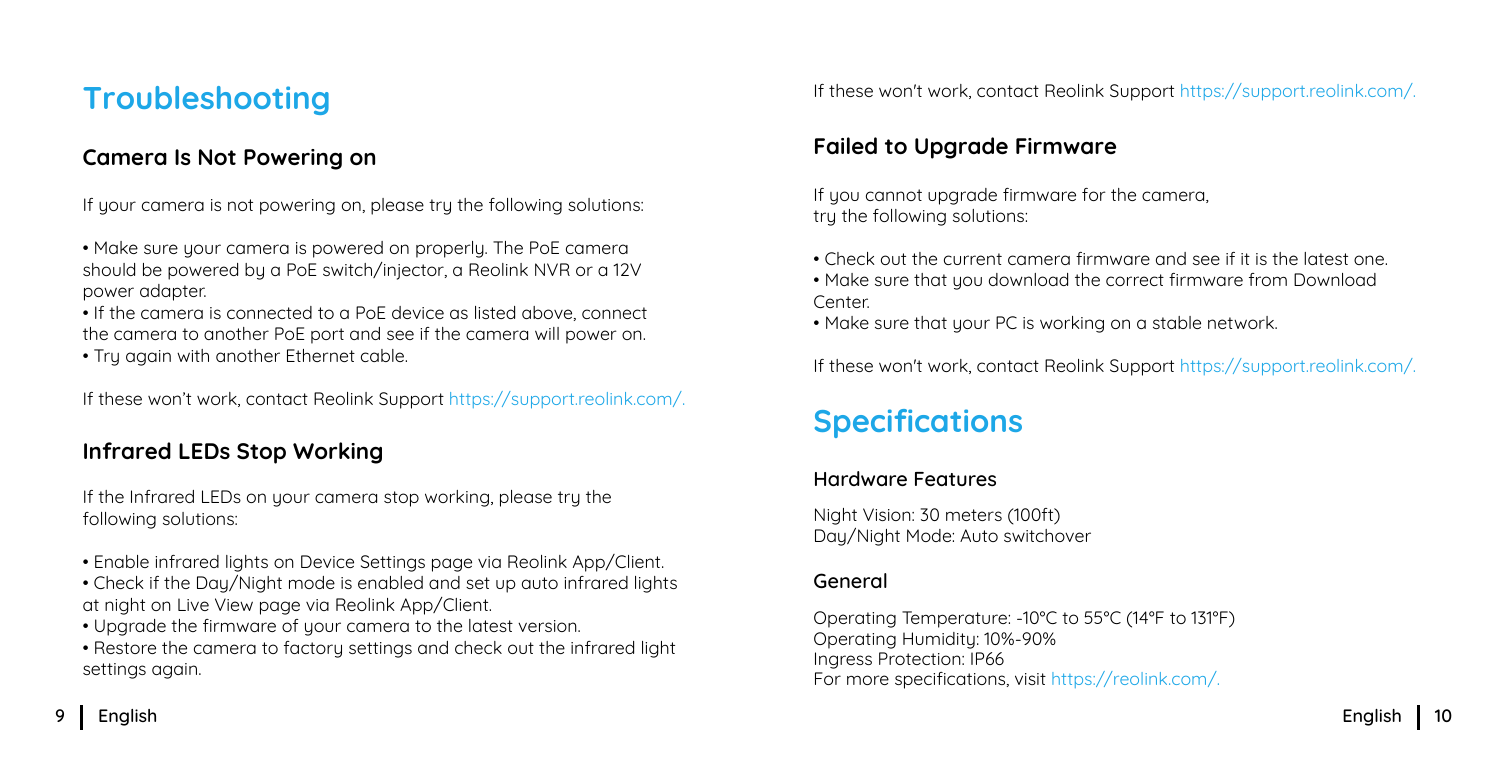### **Notification of Compliance**

### FCC Compliance Statement

This device complies with Part 15 of FCC Rules. Operation is subject to the following two conditions: (1) this device may not cause harmful interference, and (2) this device must accept any interference received, including interference that may cause undesired operation. For more information, visit: https://reolink.com/fcc-compliance-notice/.

NOTE: This equipment has been tested and found to comply with the limits for a Class B digital device, pursuant to Part 15 of the FCC Rules. These limits are designed to provide reasonable protection against harmful interference in aresidential installation.

## $\bigcap$  Simplified EU Declaration of Conformity

Reolink declares that this device is in compliance with the essential requirements and other relevant provisions of Directive 2014/53/EU.

### Correct Disposal of This Product

This marking indicates that this product should not be disposed with other household wastes.throughout the EU. To prevent possible harm to the environment or human health from uncontrolled waste disposal,

recucle it responsibly to promote the sustainable reuse of material resources. To return your used device, please use the return and collection sustems or contact the retailer where the product was purchased. They can take this product for environmentally safe recycling.

### IC Compliance Statement

This device contains licence-exempt transmitter(s)/receiver(s) that comply with Innovation, Science and Economic Development Canada's licence-exempt RSS(s). Operation is subject to the following two conditions:

(1) This device may not cause interference.

(2) This device must accept any interference, including interference that may cause undesired operation of the device.

L'émetteur/récepteur exempt de licence contenu dans le présent appareil est conforme aux CNR d'Innovation, Sciences et Développement économique Canada applicables aux appareils radio exempts de licence. L'exploitation est autorisée aux deux conditions suivantes :

(1) L' appareil ne doit pas produire de brouillage;

(2) L' appareil doit accepter tout brouillage radioélectrique subi, même si le brouillage est susceptible d' en compromettre le fonctionnement.

#### Limited Warranty

This product comes with a 2-year limited warranty that is valid only if purchased from Reolink official stores or a Reolink authorized resellers. Learn more: https://reolink.com/warranty-and-return/.